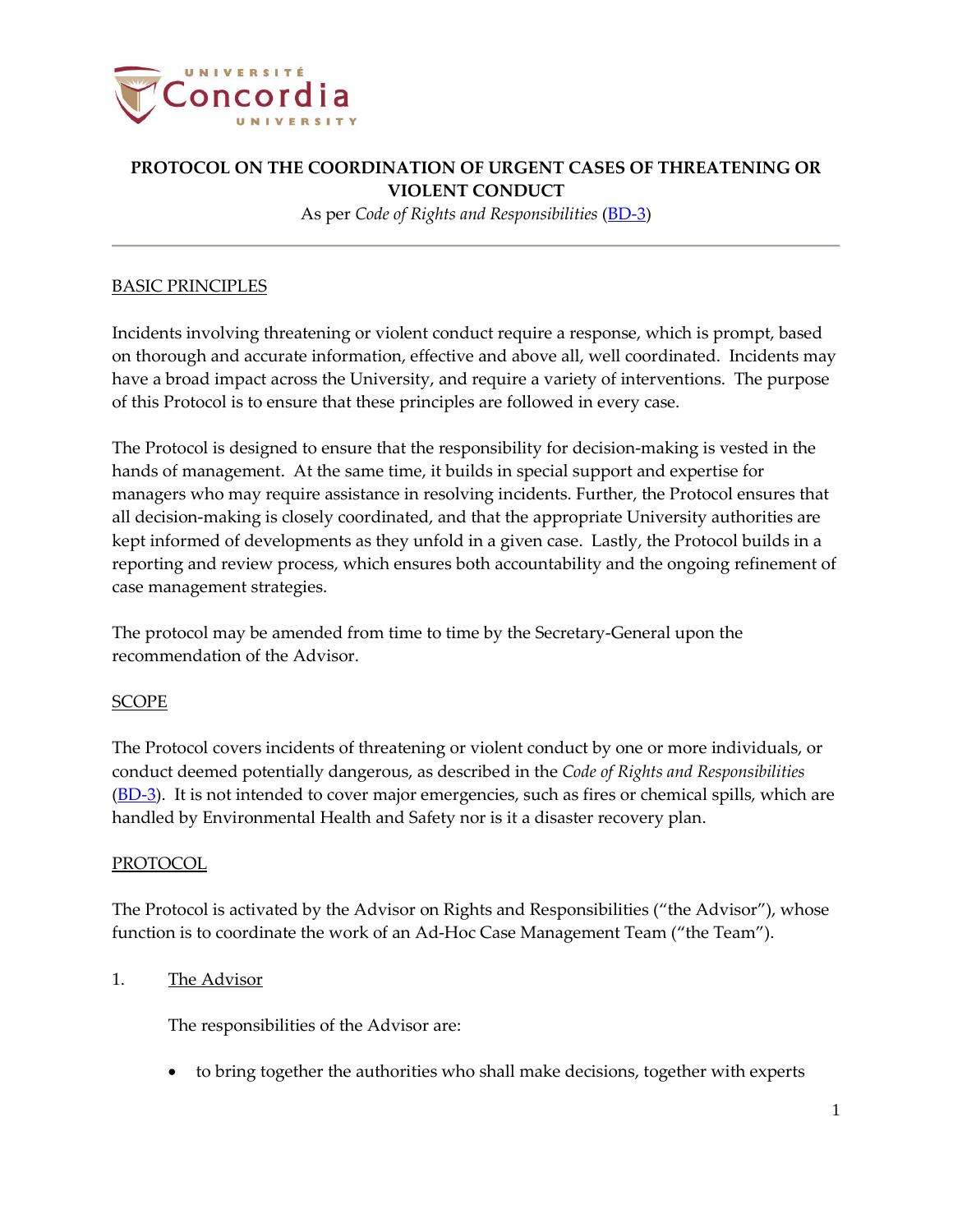

### Page 2 of 5

where necessary, to manage the case

- to gather pertinent information
- to obtain expertise if needed
- to assist in analyzing and assessing information obtained and to make recommendations for action
- to centralize internal communications
- to ensure that the victim(s), if any, and Members who are affected by the incident are supported, consulted where appropriate and kept informed of developments in the case;
- to ensure follow-up of decisions;
- to maintain case records, and to ensure that the appropriate senior authorities are informed of developments;
- to evaluate team actions and ensure that any "lessons learned" are integrated into protocols and procedures, and conveyed to the appropriate authorities.

#### 2. The Case Management Team

The Core Group: The Advisor and a senior representative of the Security Department form the Core Group. In cases involving a known or suspected mental health problem, the Core Group shall also include a representative from Health Services. In addition, the Core Group for each case shall typically include the authorities responsible for the department(s) or unit(s) concerned.

Extended Team as needed: In addition to the Core Group, others who have a direct responsibility for an aspect of the case, or whose expertise is required, may be either added to the Team or consulted as needed, for example:

A representative of the Office of the General Counsel A representative of University Communications Services A representative of Environmental Health and Safety An Ombudsperson The Dean of Students A member of Counselling & Development A member of Multi-faith Chaplaincy The managers of other departments where the incident has had a serious impact upon department members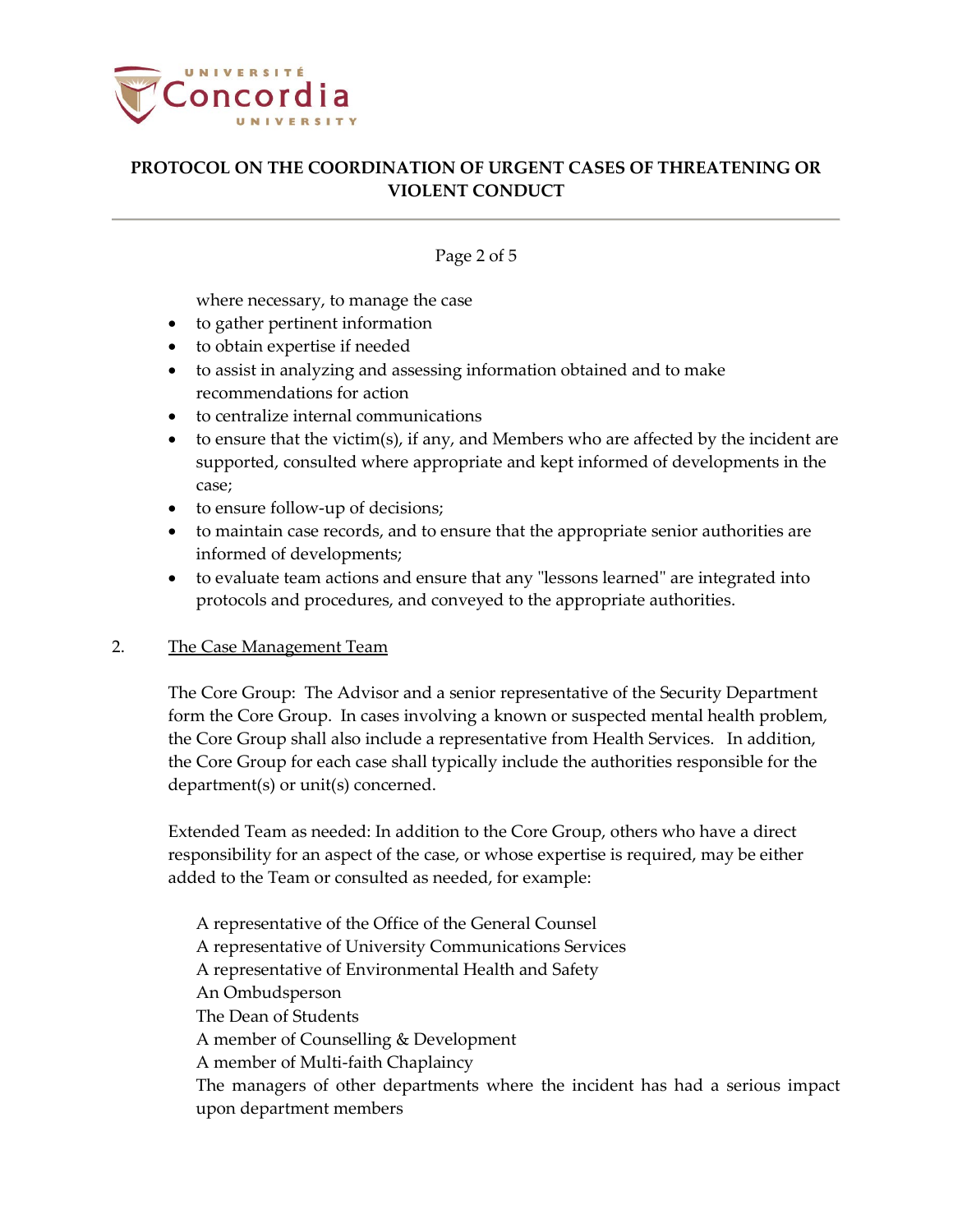

Page 3 of 5

A representative of Human Resources Union representatives A psychiatrist A police liaison officer An expert on critical incident stress de-briefing, etc.

# 3. **Importance of attendance at Team meetings**

Those who are requested to participate as members of either the Core Group or an Extended Team shall accord such requests the highest priority.

#### 4. Decision to activate the Protocol

The Advisor may receive a report of threatening or violent conduct directly from the person(s) implicated in the incident or via a third party who has become aware of the situation. The Advisor shall obtain as much information as is necessary to make a preliminary assessment and shall consult others as necessary. If this assessment clearly indicates that team action is not required, the Advisor shall recommend appropriate action to resolve the matter, or refer the matter elsewhere. If there is an indication of urgency or there are reasonable grounds to believe that the behaviour potentially poses a risk to others, the Advisor shall inform the Security Department of the situation and shall to convene a Team meeting.

## 5. Action

Team members shall, in whatever order is appropriate and depending upon the nature of the situation:

- Determine what facts are known, what information is still needed, and how such information may be obtained
- Determine whether any further special expertise is required
- Start a case log detailing facts and recording all decisions
- Determine any immediate action to be taken with respect to the individual who has engaged in threatening or violent conduct. This might include removal from the premises, filing of police charges, emergency suspension, referral for medical/psychological care, security precautions, etc.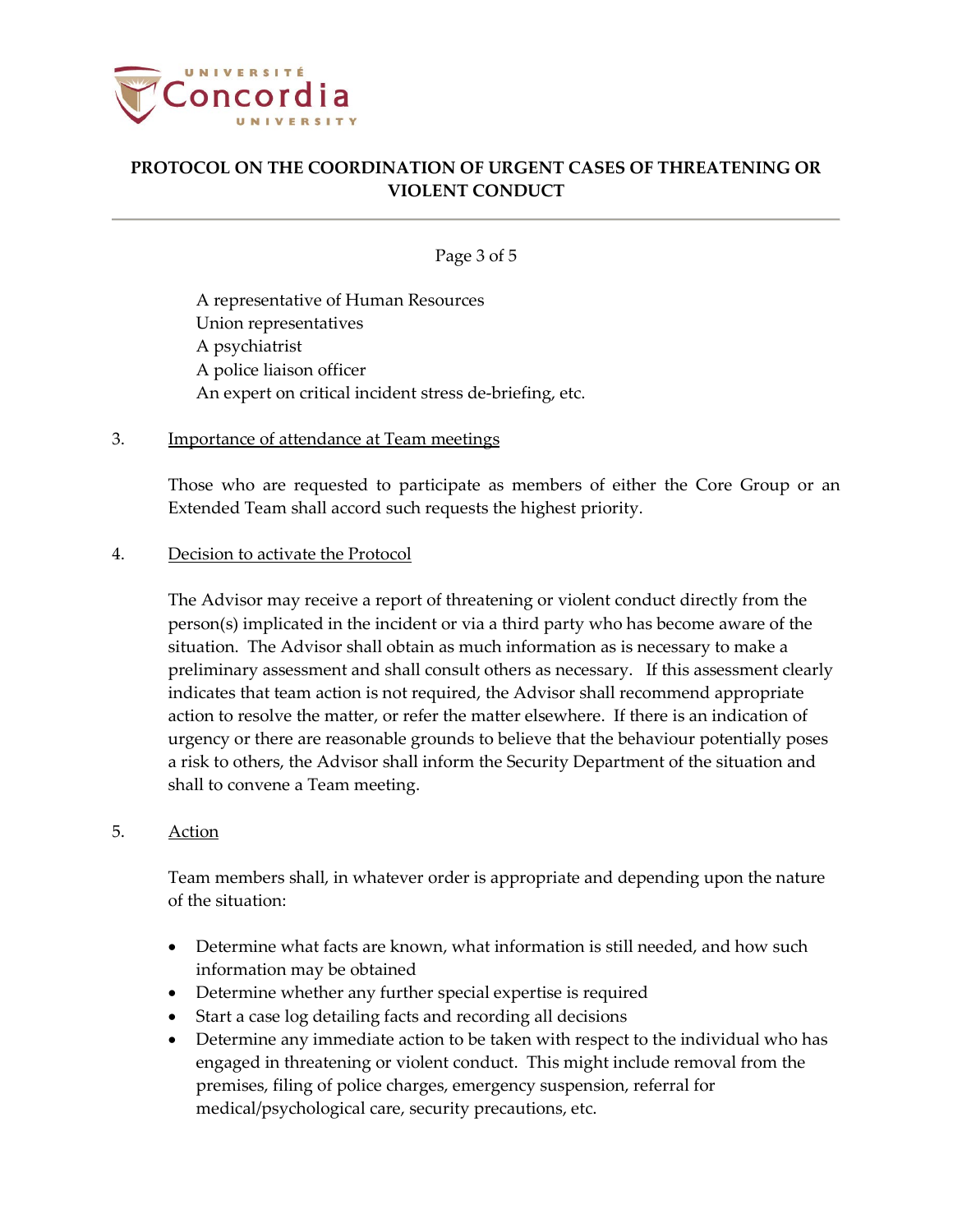

# Page 4 of 5

- Arrange for support, care and follow-up of any victim(s). This might include medical/psychological care, temporary leave, security precautions, ensuring that employment or student status is not jeopardized, etc.
- Arrange for internal communiqués as necessary. The principle is to ensure that the community at large and/or those most directly affected are given appropriate information about the facts, the action being taken, and how to get help if they are affected by the incident
- In the case of an incident which may become, or has become known to the media, plan a media strategy, brief those implicated on how to deal with media requests
- Arrange for critical incident stress de-briefing sessions for Members who may be affected, as needed.
- Start CSST reporting process as appropriate.
- Establish communication links for specific aspects of the case.

# 6. Follow-up

Thereafter, the Team will plan any further meetings and will establish responsibility among Team members for the follow-up of decisions. Follow-up activities need not always involve full team meetings, provided that all activities are coordinated by the Advisor, who shall be informed of all developments in the case.

## 7. Files

All files relating to Team meetings are confidential. The Advisor shall maintain a case log containing the facts of the case and a record of all decisions and action taken. The Advisor shall also keep copies of pertinent documents associated with the case (copies of Security reports, correspondence, etc.) These documents shall constitute the case file, to be maintained in the Office of Rights and Responsibilities.

# 8. Confidentiality

Team members and consultants shall maintain confidentiality with regard to nominative information, to the extent that a situation is not publicly reported in the media and in accordance with legislation. Information shall be divulged on a need-to-know basis.